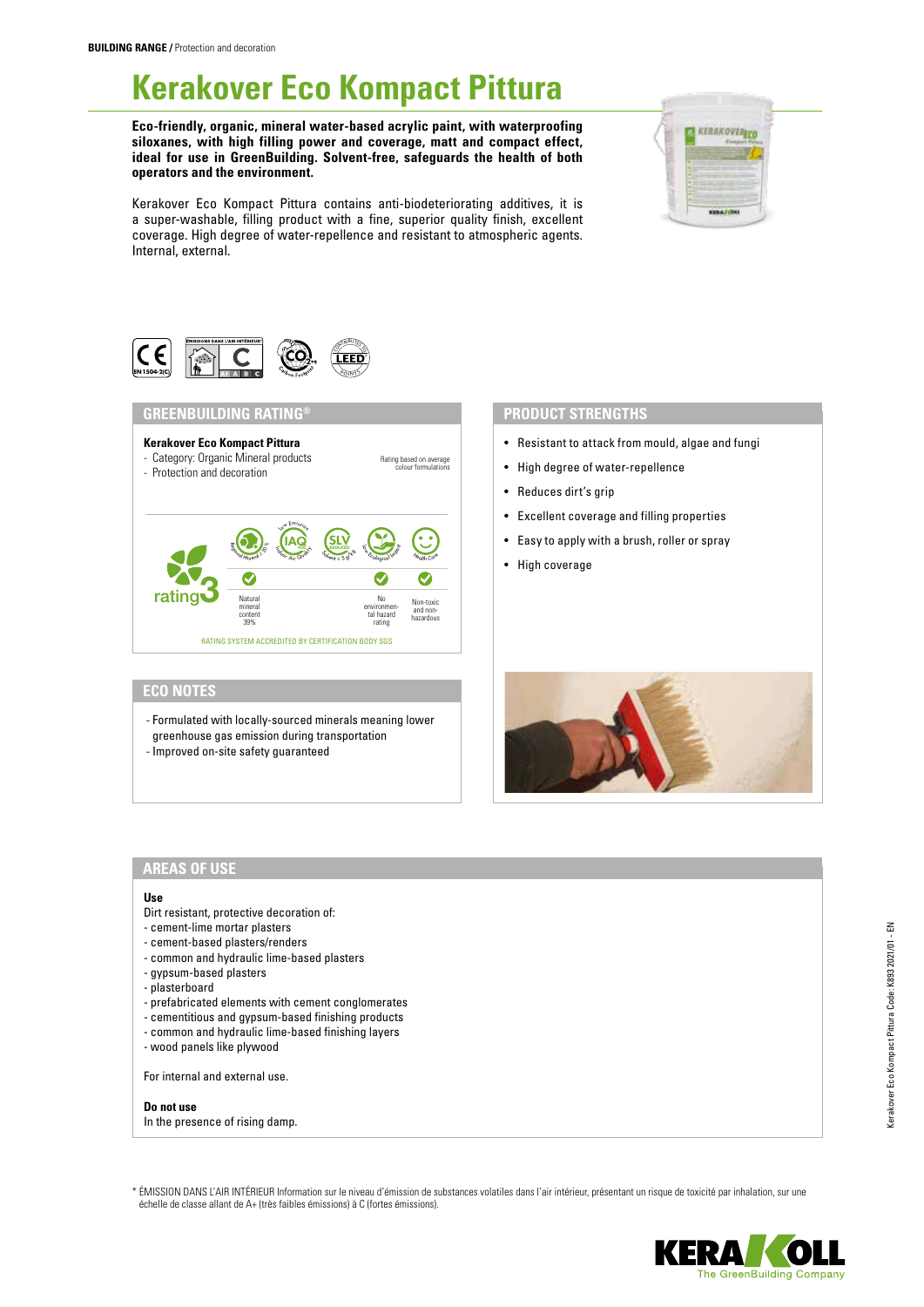#### **Preparation of substrates**

Clean the substrates carefully using suitable equipment to remove all traces of dirt, dust or efflorescences. In the presence of mould or biodeteriorating agents, repair first with Kerakover Activ.

On both old and new powdery substrates: approximately 12 hours before the decorative cycle, apply the Kerakover Eco Acrilex Primer water-based primer on the surface to consolidate, even out absorption, and improve the adherence of the next decorative cycle.

If an additional consolidating effect is required, approximately 24 hours before the decorative cycle apply one or more coats of Kerakover Acrilex Consolidante solvent-based stabilizing agent. In this case samples should be done in advance to verify the level of consolidation and absorption achieved.

Plasters must be perfectly cured. Plaster patch layers must be left to cure completely.

Remove all sections of partially deteriorated synthetic or mineral-based paint coatings and coverings that are fragmenting or separating from the substrate.

On uneven surfaces apply preparatory finishing coats using special finishing products from the Rasobuild® Eco Top range and apply Kerakover Eco Acrilex Primer.

For the treatment of substrates other than those mentioned and for additional information on the types of intervention to be carried out, we recommend to consult Kerakoll's Guide to decorating and preparing substrates.

#### **Preparation**

Always remix Kerakover Eco Kompact Pittura before diluting. The product must be diluted up to 20-30% by volume with clean water for the first and second coats, according to the type of support and tools being used.

#### **Application**

Kerakover Eco Kompact Pittura must be applied carefully in two coats over the entire surface, with a brush, roller or spraying equipment, on substrates which are perfectly dry or with a humidity level not greater than 6%.

Conditions required for decorating are ambient and substrate temperatures between +5 °C and +30 °C and a relative ambient humidity lower than 80%.

Wait at least 12 hours between coats or in any case, check that the film has fully dried.

Do not apply when the substrate is directly exposed to sunlight. After application, external surfaces must be protected against rain and humidity until the film has dried completely.

In cases where different lots of coloured product are used, or when completing a job in which a tintometer has been used, it is advisable to mix the various quantities together so as to avoid slight differences in tone. Always restart application from a corner.

When using particularly bright colours, always apply a base coat of the same shade to achieve even coverage. In order to avoid colour differences when resuming jobs, special care must be taken when carrying out decorations over full backgrounds.

#### **Cleaning**

Residual traces of Kerakover Eco Kompact Pittura can be removed from tools using water before the product hardens.

### **ABSTRACT**

*Protection and decoration of internal and external surfaces, involving application using a brush, roller or spray of super-washable,*  water-repellent, mineral acrylic paint, with waterproofing siloxanes, with high filling power and compact effect, giving a high level *of protection from atmospheric agents, pollution, bacteria, fungi and algae, such as Kerakover Eco Kompact Pittura by Kerakoll Spa, GreenBuilding Rating® 3.*

## **SPECIAL NOTES**

The colours shown in the sample charts are indicative and not binding. We therefore recommend testing the product onsite to check the exact colour and coverage that will be obtained.

Subsequent supplies of product with the same colour code might show slight differences in shade. Always make sure you purchase a sufficient quantity to complete the work you are doing. When re-ordering the product, always indicate the batch code for the original supply.

For bright or intense shades, always evaluate their sensitivity to ultraviolet light, as indicated in the reference colour chart and in our GreenDesign software. This information is also provided in the documentation enclosed with the product samples, or in the documentation produced by the colour measurement department when sending the formulations requested.

Evaluate seasonal application conditions (different temperature and humidity conditions result in significant differences in paint drying and/or reaction times). On intense shades, it is recommended to apply the product without interruption, wet on wet, in order to avoid signs of recoating. Re-touching can be affected by various factors and may be visible even after the product has dried completely. On dark colours, a blackboard effect may appear when fingers are rubbed against the wall after the product has dried completely. High environmental humidity, condensation and the roughness of the substrate may encourage deposits of dust, spores and other nutrient sources and generate surface growth of micro-organisms.

Arrange for appropriate protective coverings for scaffolding and always protect surfaces where the paint product will not be applied. When applying the paint product to large surfaces, the application must stop in the vicinity of joints or guttering.

In misty conditions and when the substrate presents a high degree of environmental humidity, yellowish/transparent, slightly shiny and sticky droplets could form after application of the product; they are caused by the water-soluble surfactants present in the product. This phenomenon can be eliminated by washing the walls or simply waiting for repeated rain. The characteristics of the film and the degree of protection are not altered by this phenomenon. Should a further application of the product be carried out, it will be necessary to thoroughly wash the walls, and apply a preventive coat of Kerakover Acrilex Fondo. This phenomenon does not occur in stable climatic conditions.